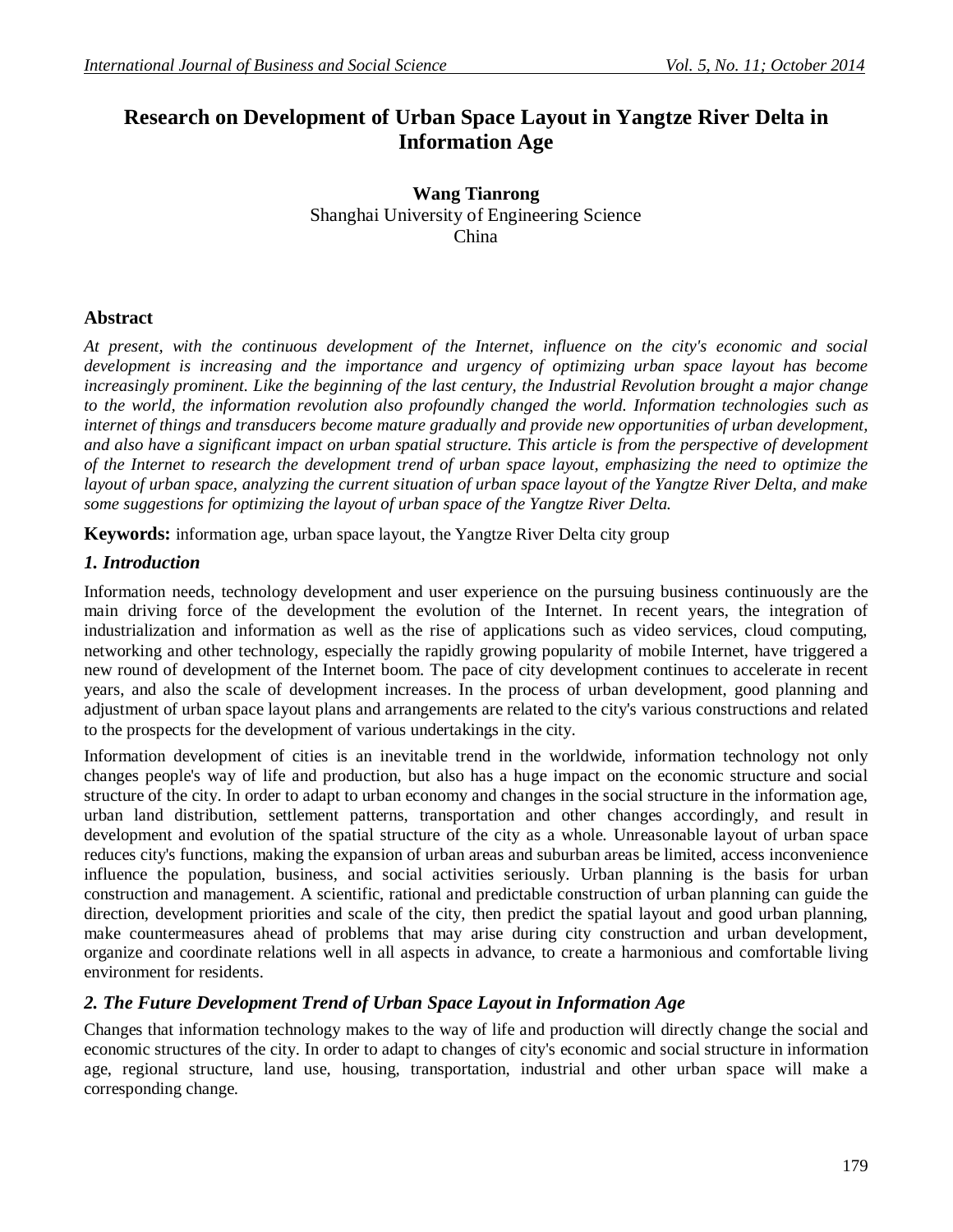Information and Internet technologies affect the layout of urban form on the following areas:

#### ● **Development Trend of Urban Outside Space**

In information age, the network reduces the time space away from the city and the region, city and cities, enterprises distribution can be spread and miniaturized, so that it can make urban development decentralized, small and medium, and form an open, web-based and multi-centered, competition between cities, complementary and synergistic relationship will replace the traditional hierarchical relationships. Future regional spatial structure of the city is toward the development trend of group city clusters, coexistence and mutual control effect between cities should be strengthened gradually, the divisions of city functions are increasingly clear. Group city clusters base on the area space, including both the well wealth-accumulated city and relatively low-level country. Group city clusters are on the basis of a regional city gathering, considering more personalized value of urban agglomeration, or develop from the overall positioning of the era of economic globalization. This trend is more emphasized on top-level design, focusing on the integration of overall function between urban agglomeration and urban within the groups. In this huge urban agglomerations network system, the highest-level city is the growth pole of city clusters, has a strong radiation function for the entire region, including gathering place of senior industry and place of new industries, it is responsible for the dominant function of entire regional economy development, but it is also the core node to communicate with the outside world, it is the intersection of culture, economy, technology. However, other cities also bears the supplemental features for the central city, not only bears support roles on central city in manufacturing industries, but also the backing that central city attracts a variety of favorable factors.

#### ● **Development Trend of Urban Interior Space**

(1)Structure of urban land is the combination way and state of various functions within the city, and it is the space performance of urban social structure and industrial structure. Urban space constitutes the change of various elements, it will inevitably bring about the evolution of urban land spatial structure. In information age, social division becomes more and more serious, companies appear scattered and miniaturization trend, enterprise management sectors are in centralized areas, the production sectors are decentralized to the outer suburbs. The development of big cities, make conflicts of shortage of land increasingly acute, and lead rents and land prices rise rapidly. In the downtown area, not just building is dense, space is limited, and environmental quality is very poor, but land price is ten times higher than the suburbs'. This force urban development to find a way outside the area, outskirts which have lower land prices and better environment quality are the ideal place for urban residents and industries proliferation. Development of computers and new electronic communications technologies, increase the flexibility of location and other functions of modern industrial activities, favorable conditions of outlying areas attract government investment and private investment and form a new trend of suburbanization. Suburban and central areas of the city become the city's active zone in information age, urban spatial development is in the state of whole dispersion and local gathering. Emphasize spatial agglomeration --- change decentralized state, to form a reasonable urban system and powerful urban centers; emphasis on coordination division --- implement a rational allocation of resources and functions; emphasizes resource sharing --- take advantage of information technology to build public platform, implement infrastructure and public service facilities sharing, to achieve maximum efficiency of financial resources; emphasis on environmental quality --- improve the quality of life and ecological, take advantage of technology-related information such as the big data and internet of things and to enrich and improve the facilities, create a good living and production environment and realize sustainable development of cities.

(2) Economic globalization and information technology lead the emergence of a new multi-center city within the city group: network city, they are two or more independent but complementary (even if the spatial distance is far) city in the support of high-speed traffic and communication networks, fight for economic and social cooperation. Network city opens up new urban space-- city cyberspace, it is different from the living space, commercial space, physical space in real life, but two kinds of virtual and physical space can interact, people can use cyberspace to engage in material and spiritual cultural activities that engaged in physical space before. The layout of interior space of the city develops from a single center to a multi-center. Since information networks can transfer any text information, including statistical data and images between network users easily, make remote economic activity of the city and working life possible, achieve network employment through information highway, the community of outskirts is not only a traditional living center, but also the commercial centers and employment centers, these communities have a typical urban functions: housing, employment, transportation and recreation and so on.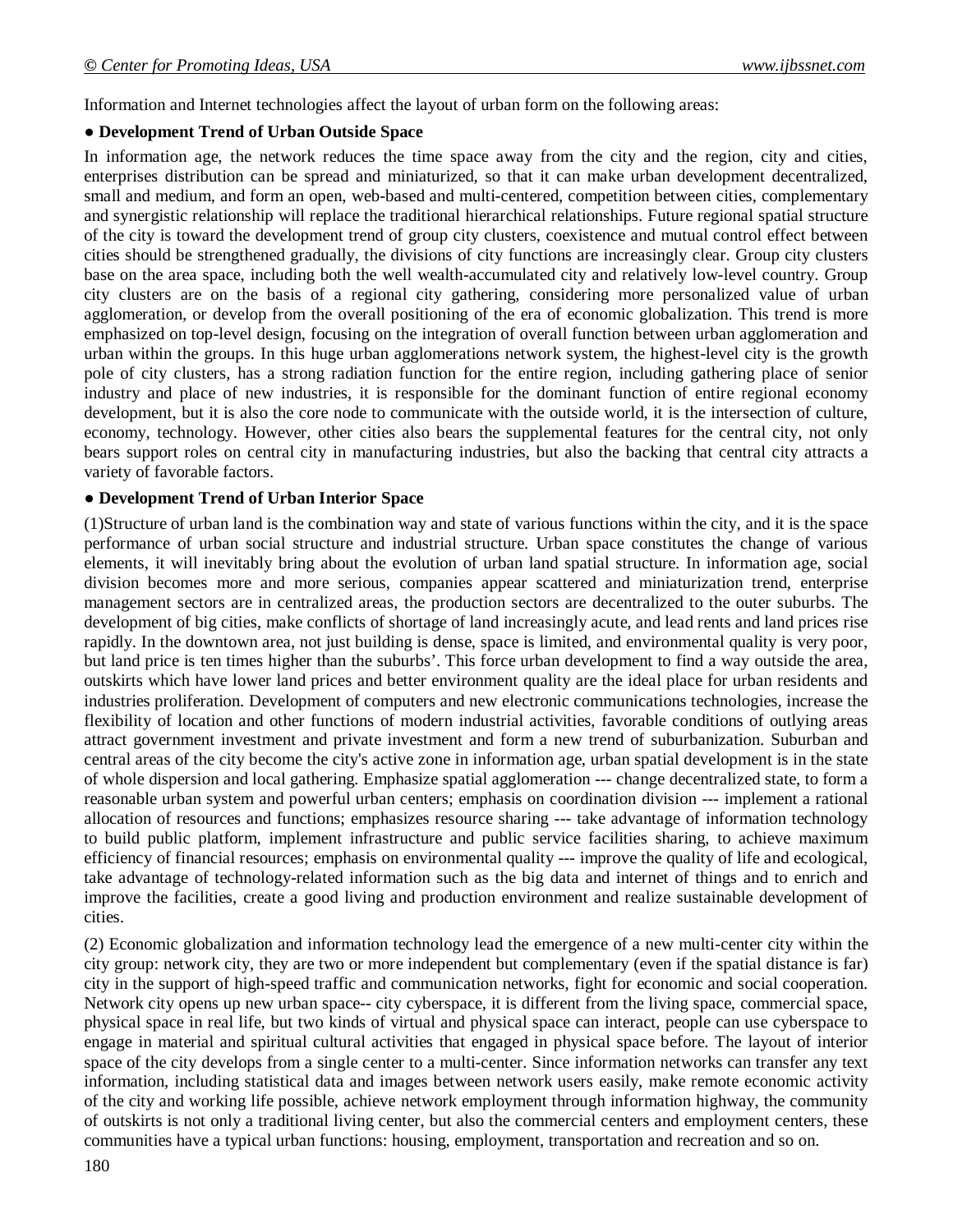The biggest difference between multi-functional complex communities and traditional communities is not only living function, but also a variety of other complex function at the community space. The residential development model rely on the information highway and rapid transit route to exchange material and information, focus on creating a fully function internal, pleasant environment and living environment, commerce, parks, public facilities should be designed inside appropriate walking distance, enhance the vitality and diversity of the community. Apart from the city center, the other more remote areas can also form small community centers that have more perfect functions, which can ease the pressure of city centers.

(3) The most important factor that restricts urban expansion is the spatial distance, one important result of urban transportation development is enhancing the accessibility of the space which is far away from the downtown area. Progress of information technology and extension of transportation facilities, greatly weakened the urbanization friction of spatial diffusion process caused by distance, and drive single urban space develop toward the regional level, and promote the development of satellite towns. Continuous development of the Internet, the next 30 years there will be intelligent transportation. Intelligent transportation system will improve the information capacity of the road system, including sensing, information gathering and information dissemination firstly. Secondly, enhance configuration ability of public transport resources significantly, including configuration of roads, buses and taxis that Traffic Management Bureau does, traditional intelligent traffic has made significant progress in this area. Thirdly, that traditional intelligent transportation do not cover completely is that user feedback of traffic information. For example, users can not only receive traffic signals, they can also send traffic demand via mobile phones. If a train in the field of urban transit is demanded more, the system can configure more buses, even it can be achieved that when I stand on the bus station, the system will automatically identify the needs, so that we can achieve that the supply side and demand-side integrate into transport information system, make information interaction possible, and realize information transparency.



**Mechanism Figure of Transportation and Urban Spatial Structure**

## *3. Status and Necessary Analysis of Urban Space Layout of the Yangtze River Delta*

## **3.1 Status of Urban Space Layout of the Yangtze River Delta**

1. Administrative division between cities result in the lack of effective coordination mechanisms in function, fragmented and local protectionism still exist. When they faced with choice between local interests and overall interests, local governments rarely put themselves in a overall consideration, often get more places at the expense of global interests, result in decreased coordination between urban functions. Suburbs of Shanghai and some neighboring towns of Jiangsu and Zhejiang become "economic blind spot" due to weak economy. Complementary functions between other cities and Shanghai between do not play the role fully, group-type mesh function is not maximized, mainly reflect on unreasonable area industry specialization and seriously redundant construction, economic ties between Jiangsu and Zhejiang are too weak. Despite each city only considers their own sake, rarely put themselves into the whole city group of Yangtze River Delta, so resources between cities can not be shared, rates of resource allocation are relatively low.

2. Shanghai as the core city and future world city plays a dominant function in this region, the function should be further improved. Division of administrative regions and the special performance weakened Shanghai's radiation function; relative to the city core of the rest of the world's five largest cities, Shanghai's own economic strength is still weak, the industrial structure should be further improved, the proportion of tertiary industry in Shanghai is low, modern service industry does not developed well, and therefore radiation function is very limited.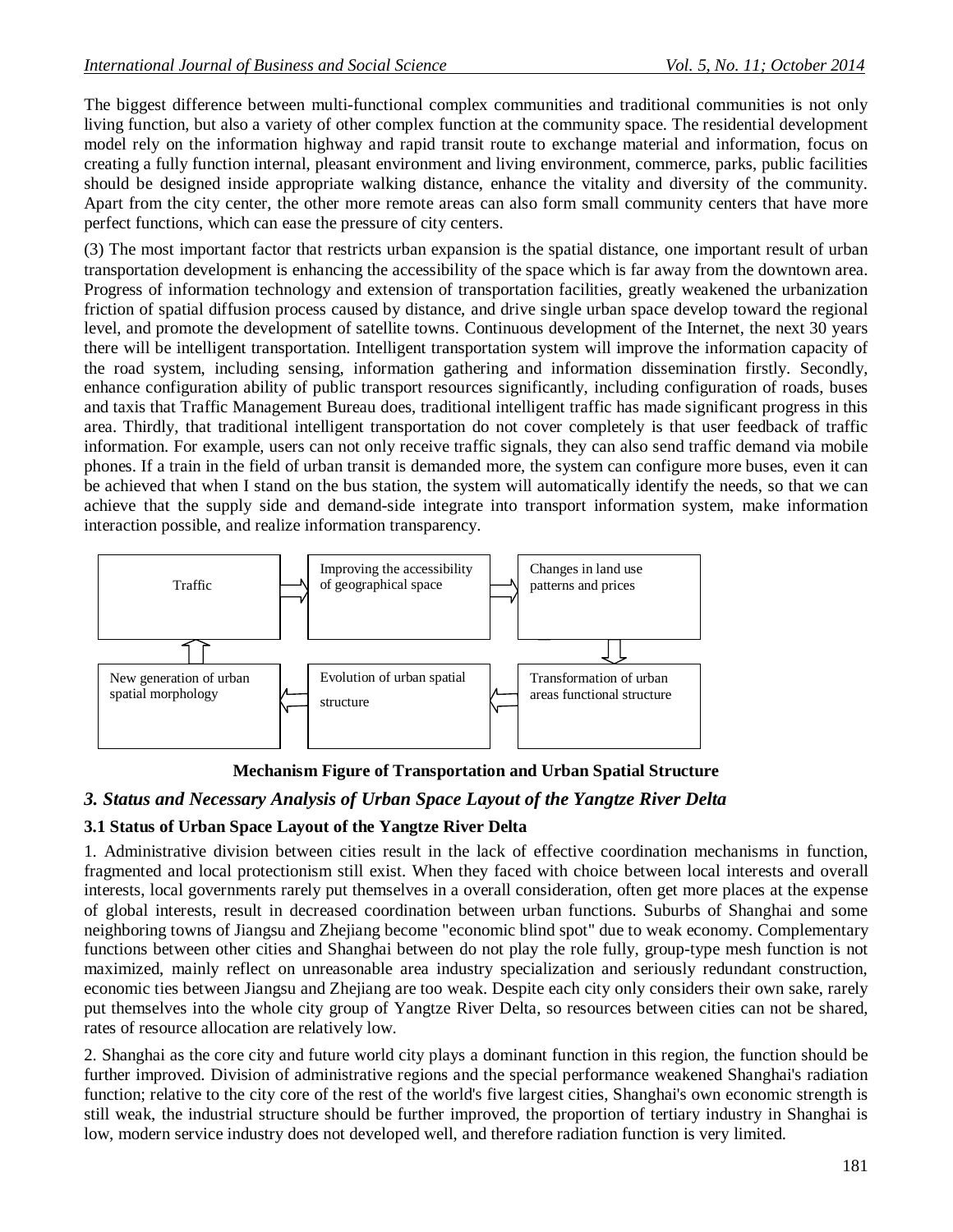Two vice-grade central city of Nanjing and Hangzhou, although they position in the secondary service centers, the radiation function to city around is limited, city status develop to downward trend. Industrial gradient transfer space has not yet formed, limits radiation function of the urban agglomeration on the surrounding region's economic. Insufficient gradient transfer in surrounding areas not only limits the contribution to China's economic development through the region, but also limits the space for industrial development and upgrade within the region.

3. Too much low-level development of traditional industries result in environmental resources pressure increased, air pollution, water pollution and solid waste pollution has become more serious, with the process of industrialization, rapid urban development, a large number of reinforced concrete buildings erected. Behind the prosperity of economic development, our environment is under tremendous pressure: a large number of mineral resources have been excavated, "three wastes" emissions exceeded, the sustainability of economic development faces enormous challenges.

|      | The amount of waste<br>generated (Ten thousand | The total amount of<br>waste water discharge | Total industrial emissions (million<br>standard cubic meters) |
|------|------------------------------------------------|----------------------------------------------|---------------------------------------------------------------|
|      | tons)                                          | (million tons)                               |                                                               |
| 2008 | 841                                            | 22.60                                        | 10436                                                         |
| 2009 | 870                                            | 23.05                                        | 10059                                                         |
| 2010 | 890                                            | 24.82                                        | 12969                                                         |
| 2011 | 1142                                           | 19.86                                        | 13692                                                         |
| 2012 | 1728                                           | 22.05                                        | 13361                                                         |

Shanghai in city group of the Yangtze River Delta urban environment pollution data sheet in recent years

Source: 《 Shanghai Statistical Yearbook》

## **3.2 Necessity of Optimization of City Group Space Layout of Yangtze River Delta**

## **1. City Group Space Layout Optimization of Yangtze River Delta is Chinese Urbanization Need**

Yangtze River Delta is located in China's coastal areas, developed areas along the intersection of the Ministry, it has an obvious location advantage and economic strength, Shanghai which is the core city is one of the world's largest cities. The population of Yangtze River Delta city group is close to the number of world-class cities in North America, Western Europe and Japan. Yangtze River Delta state is one of our country's fastest growing economy and the fastest growing urbanization areas, have basic conditions of becoming world-class city group. Space layout optimization of Yangtze River Delta city group can accumulate experience for exploring space optimization of china, providing demonstrations for the construction of China's urban group.

## **2. Urban space Optimization of Yangtze River Delta is the need for China to Promote Industrialization**

Yangtze River Delta, as China's largest manufacturing base, if take advantage of geographical advantages of neighboring Japan and Korea fully, attract Japanese, Korean and international industrial transfer, it is possible to move to a world-class manufacturing base. Modern cities are the products of industrialization, in manufacturing center of the world, often appear dense urban areas as the main form of urban group. If Yangtze River Delta wants to build a world-class manufacturing base, it must have world-class giant urban agglomerations as a carrier. Optimization of industrial space layout of Yangtze River Delta city group is a necessary step to for building a world-class manufacturing base.

## **3. Space Layout Optimization of Yangtze River Delta City Group is the Need of Promoting International**

Core competitiveness the contemporary world focus on cities, complexity of urban spatial structure, relative stability, change and concealment, warn us that optimizing the structure of urban space is very important. Optimization of urban form will change the city's image and status in the world and country, attract tourists, residents and business investment.

## *4. Optimization Strategy of city Group Space Layout of Yangtze River Delta in Information Age*

## **4.1 Industrial Space Optimization of city Group of Yangtze River Delta**

In Yangtze River Delta city group, Shanghai is the core of the city cluster, so it bears the mission of coming into the international market, participating in international competition and leading the regional economy to achieve leapfrog development.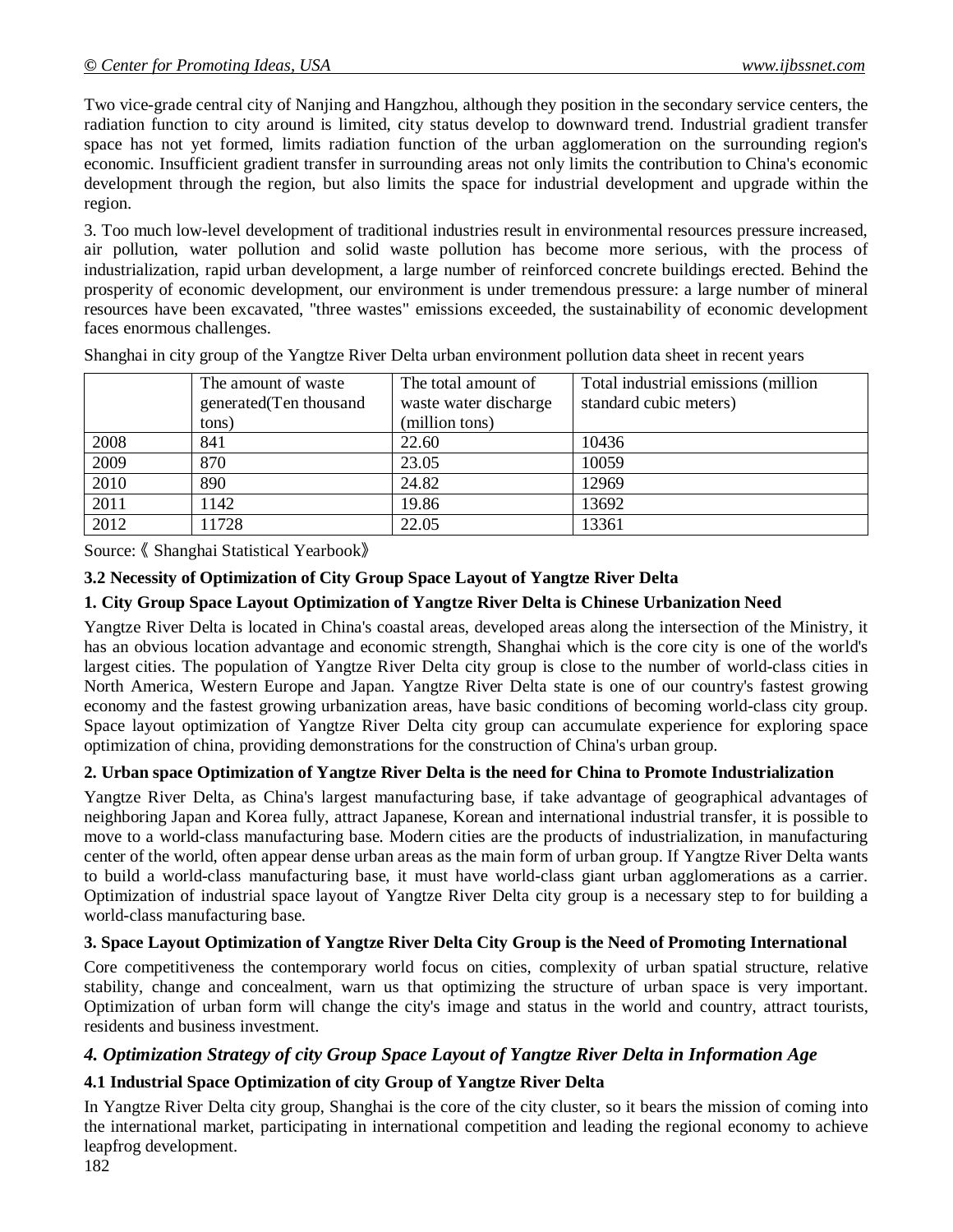From the outside space of industry, the coordination of industrial structure between Shanghai and other cities in the Yangtze River Delta city group should be further improved. In addition, as the core of the Yangtze River Delta cities and foreign trade port, Shanghai also bears the responsibility of meeting the global industrial chain transfer and leading the Yangtze River Delta industry to integrate into the global value chains better. In 2012, Shanghai's GDP accounted for only 3.9% of the country, plus Jiangsu and Zhejiang only accounted for more than 20% of the country, so Shanghai must coordinated Jiangsu and Zhejiang provinces to play a leading role in China's economic development.

In recent years, Shanghai appears that modern service industry develops worse than advanced manufacturing, services' supporting role in the manufacturing sector is relatively weak, while resulting in Shanghai and surrounding areas compete for manufacturing, and also resulting in duplication of competition, affecting the coordination of entire industrial structure of Yangtze River Delta urban agglomerations. Jiangsu and Zhejiang has always been strong in manufacturing, they have more advantages than Shanghai in many ways. so as a whole, Shanghai should be located in the service industry and high-tech industries, Jiangsu and Zhejiang generally act as manufacturing role as back-up force of Shanghai, to achieve the optimal allocation of resources.



#### **Spatial Structure of the Yangtze River Delta City Group**

Source: 《Study of Spatial Economic Structure of Yangtze River Delta》

As can be seen from the space diagram of Yangtze River Delta city group, Shanghai, Jiangsu and Zhejiang region have formed a good momentum rolling, especially between Shanghai, Suzhou, and Wuxi. Some scholars define by measuring the intensity of the Yangtze River Delta cities, and point out that Nanjing, Hangzhou, Wuxi, Changzhou, Suzhou and Ningbo can develop to the central city of regional economic integration in addition to Shanghai. It can promote the development of the surrounding towns through the central city, then stimulate economic development of the region.

## **4.2 Accelerate the Transition from a Nuclear to Multi-Core Inside the Yangtze River Delta City Group**

Layout of single-core city cause many environmental and social problems. For example cars are large and increasing, factories are intensive, resulting in more serious air pollution and noise. Cities have the problems of land tensions, land prices, the lack of various types of land for expansion, small green area, vehicle congestion, traffic jams and so on. Cities should focus on the development and move toward multi-core mode in the future. The so-called multi-core refers to the formation of multiple centers in the inner city, changing the previous urban layout of single-core.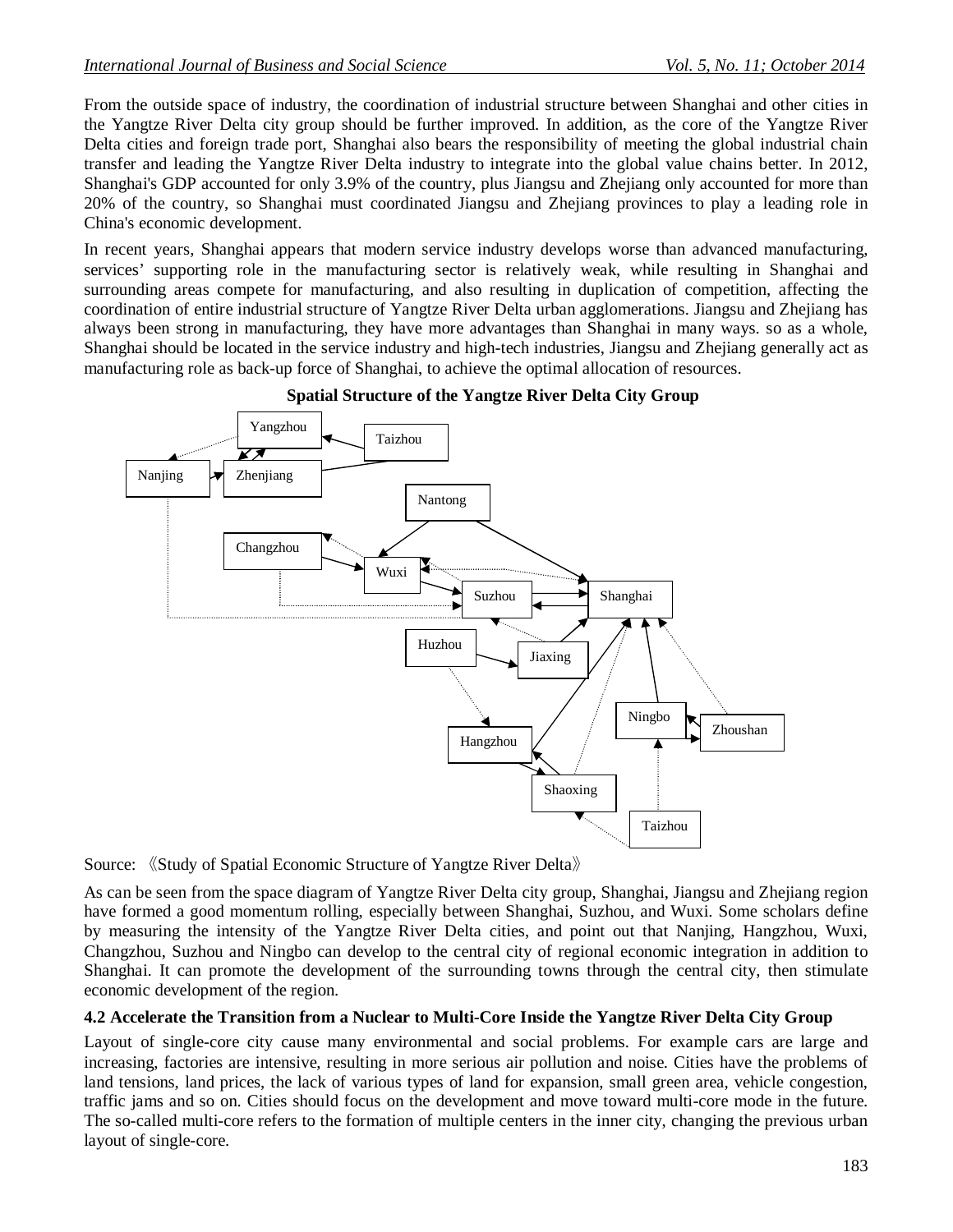Since information networks can transmit statistical data and images, including any information easily between network users, make remote economic activity of the city and working life possible, some sectors of the city's service move out from the center of large cities, migrate to the urban fringe areas or low-cost metropolitan areas. Strengthen the multi-purpose community building, which covers the community shopping, employment, health care and large playgrounds and other features, it can make people meet their basic living needs in their communities. Take advantage of advanced information technology of internet of things and big data to build paperless medical system, realize electronic medical records, so they can see a doctor when patients are at home. So, building many multi-purpose communities, forming many sub-centers, we can ease the pressure of downtown, ease road congestion and traffic jams further.

#### **4.3 Strengthening New Urbanization Road Construction of the Yangtze River Delta City Group**

In recent years, under the guidance of the scientific concept of development, small towns of Yangtze River Delta region regard urban and rural development as their goal, innovate the ideas of development, early entry into the connotative urbanization development stage and have accumulated invaluable experience. However, under the context of significant changes of the international economic environment and domestic macroeconomic policies, there is still a gap from small towns of Yangtze River Delta region to the new urbanization standards. Therefore, facing the objective reality, exploring science road of new urbanization deeply, will have a special significance for sustainable and healthy development of small towns in the Yangtze River Delta. Small towns of Yangtze River Delta region should speed up the process of efficient large-scale agricultural development, improve agricultural productivity. On this basis, adhere to the guidance of the concept of industrialization, boost the industrialization of agriculture, change agricultural disadvantage and low income status, achieve purposes "wealthy farmers". Establish a sharing network platform of information resources of Yangtze River Delta region for the integration of resources, towns of Yangtze River Delta can make use of this platform to communicate with other towns to learn advanced strategies, policies and implement measures of other towns. Strengthen coordination mechanisms of Yangtze River Delta city group, technology. Macroeconomic development problems of talent and capital of cities, including resource allocation, major infrastructure, urban segregation of duties and industrial layout should be unified to plan and manage.

#### **4.4 Yangtze River Delta City Group Stick to the Road of Sustainable Development**

Yangtze River Delta is the scarcity area of China's energy and resource, relying on external resources for a long time, there are many people but few land in the region. In recent years, rapid economic development, and extensive development mode of high input, high pollution and low output result in the lack of energy and resource supply. We should improve emission standards, deepen resource and prices reform, establish and improve the eco-industrial development mechanism in the city group of Yangtze River Delta continuously; guide the main industry to adopt green development model, promote clean production, improve resource recycling, minimize waste discharge and gradually form a first-class green industrial economy; strengthen environmental regulation with the help of Internet technology, make use of a variety of water quality sensors, gas sensors, cameras to form the whole surveillance equipment such as solar panels and battery power, take advantage of CDMA wireless communications network to transfer data, monitor air pollution, water pollution and solid waste pollution all the time to protect people living in a healthy environment; Take reasonable measures of sewage compensation, try to reduce energy consumption and pollution from the source. In addition, we should implement the environmental infrastructure, strengthen the comprehensive treatment of industrial pollution; should follow the principle of "overall planning, scientific development", consider the production and infrastructure of living environment, construct environmental infrastructure facilities at a high standard. Make use of renewable energy and other advanced energy-saving technology to protect ecological environment of the Yangtze River Delta city group and realize sustainable development.

#### **Epilogue**

Long-term plans of urban development and the direction of urban development are inseparable from urban planning. Under the guidance of sustainable development path, the development of urban should integrate industrial layout, functional layout, infrastructure and sustainable economic to ensure harmonious urban and orderly development. This article points out the outstanding issues of spatial layout of the Yangtze River Delta city group during the development process, and makes corresponding optimization strategies. These strategies showed important guiding significance in urban science planning, economic development, human settlements and urban energy conservation and other aspects.